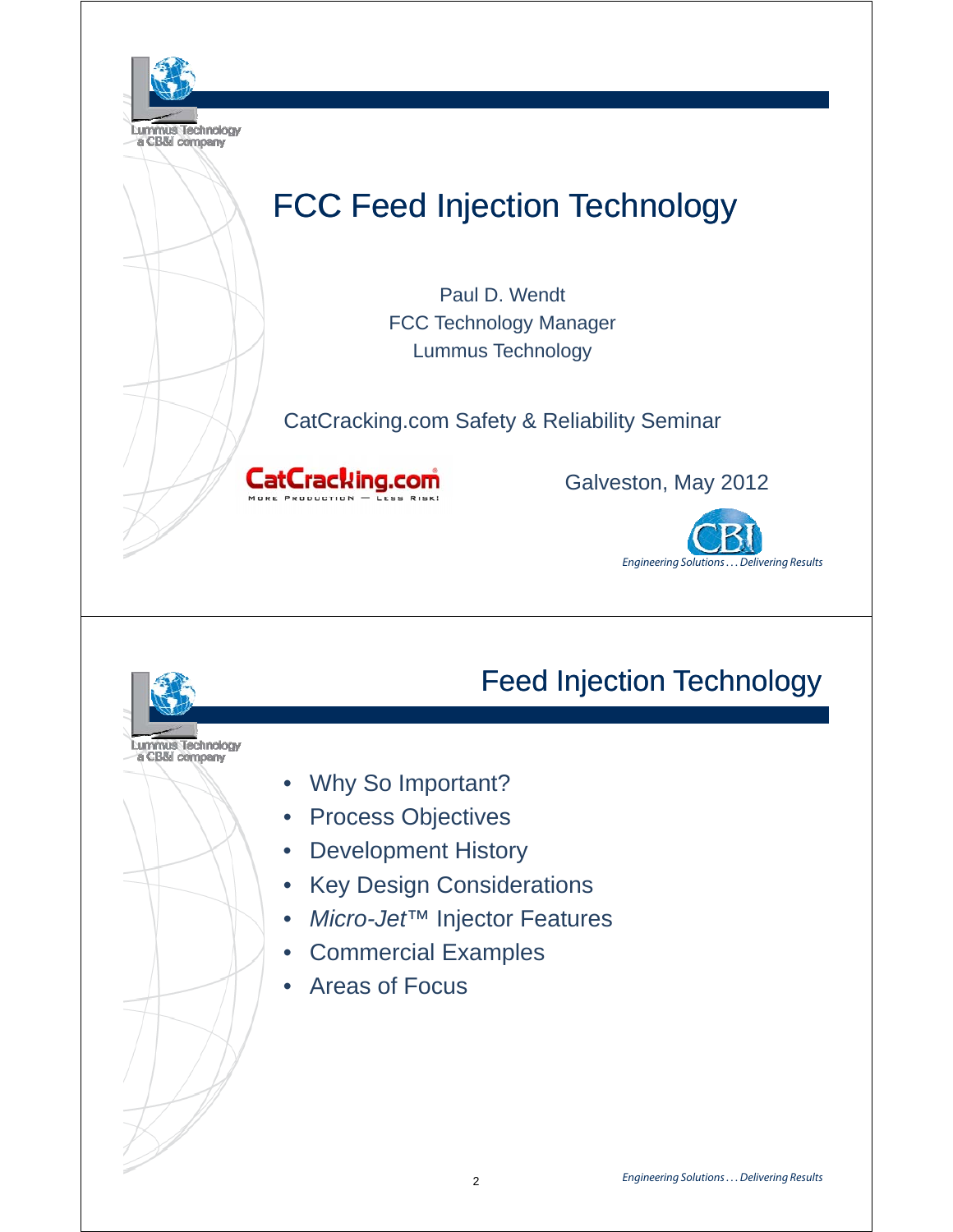

# FCC Feed Injection - The Big Picture

- Critical starting point for the conversion process – Difficult to recover from a non-optimal starting point
- Continuously impacts the value generation from the unit
- **Easy to operate and monitor**

 $\overline{\phantom{a}}$  3

- Multiple technology advances across 70 years of FCC history
- Typically easy to revamp and upgrade
- Relatively low investment cost and quick payouts

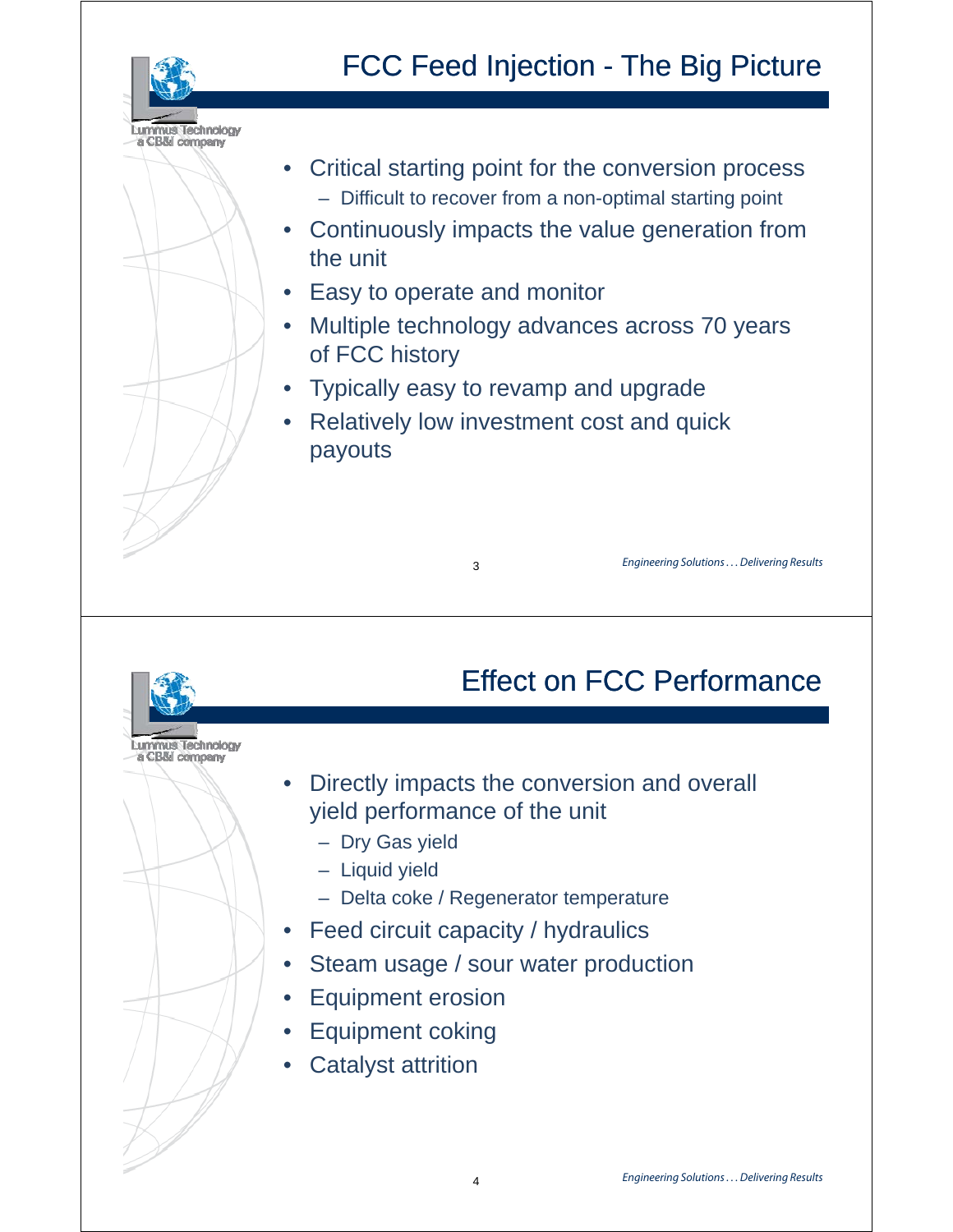# Process Objectives



– Essential for the required heat transfer

Lummus Technology a CB&I company

- Provides access of the feed molecules to the catalyst active sites
- Provide instantaneous feed vaporization
	- Critical to achieve desired reaction paths and yields
	- Inhibits thermal cracking reactions that increase dry gas and coke
- Minimize oil side pressure drop
	- Maintain capacity through the feed preheat circuit
- Provide wide range of operation
	- $-$  Maintain performance from turndown to max throughput

5

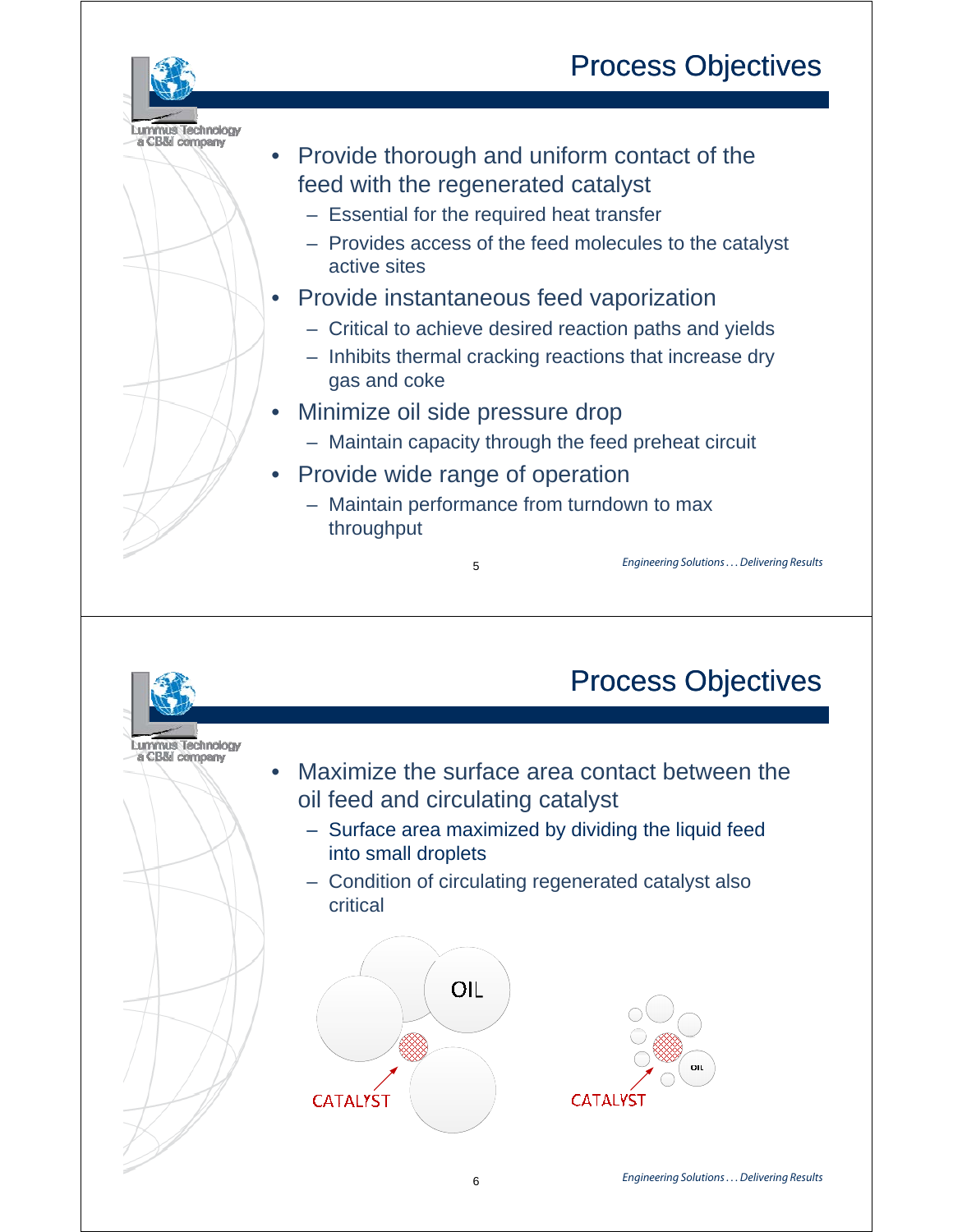## Development History

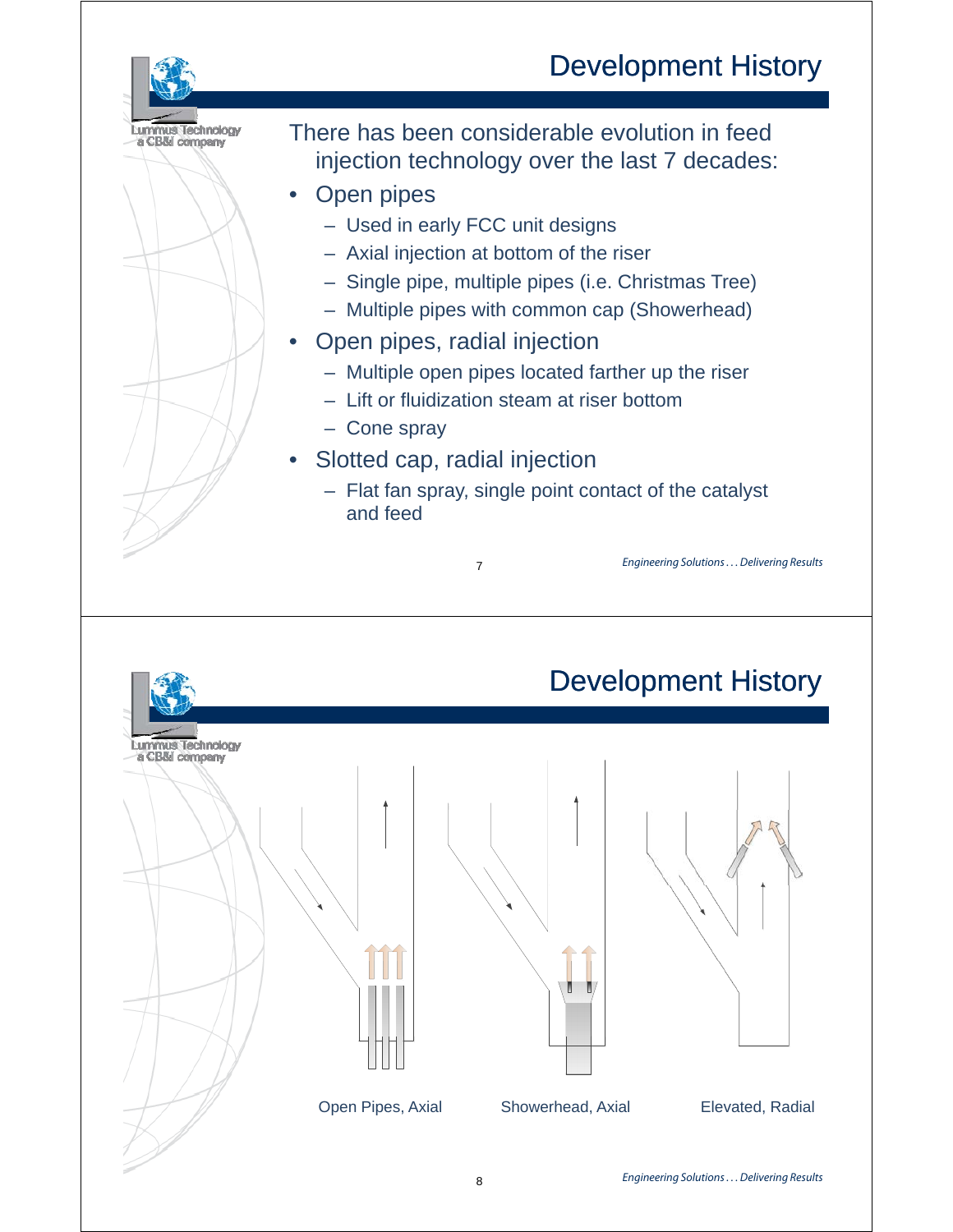# Development History



- Slotted caps, two levels, radial injection
	- Second level to contact the catalyst that might escape the first level
- Slotted caps atomizing Injectors
	- Impact-type of injectors, use of high pressure to atomize the feed
	- Single level radial injection
	- $-$  Two slots in the cap instead of one
- Multiple openings in the cap, atomization with moderate feed pressure
	- Multiple orifices in the cap to distribute feed evenly across the cap
	- Flat fan spray
	- Use energy of steam to atomize the feed

9

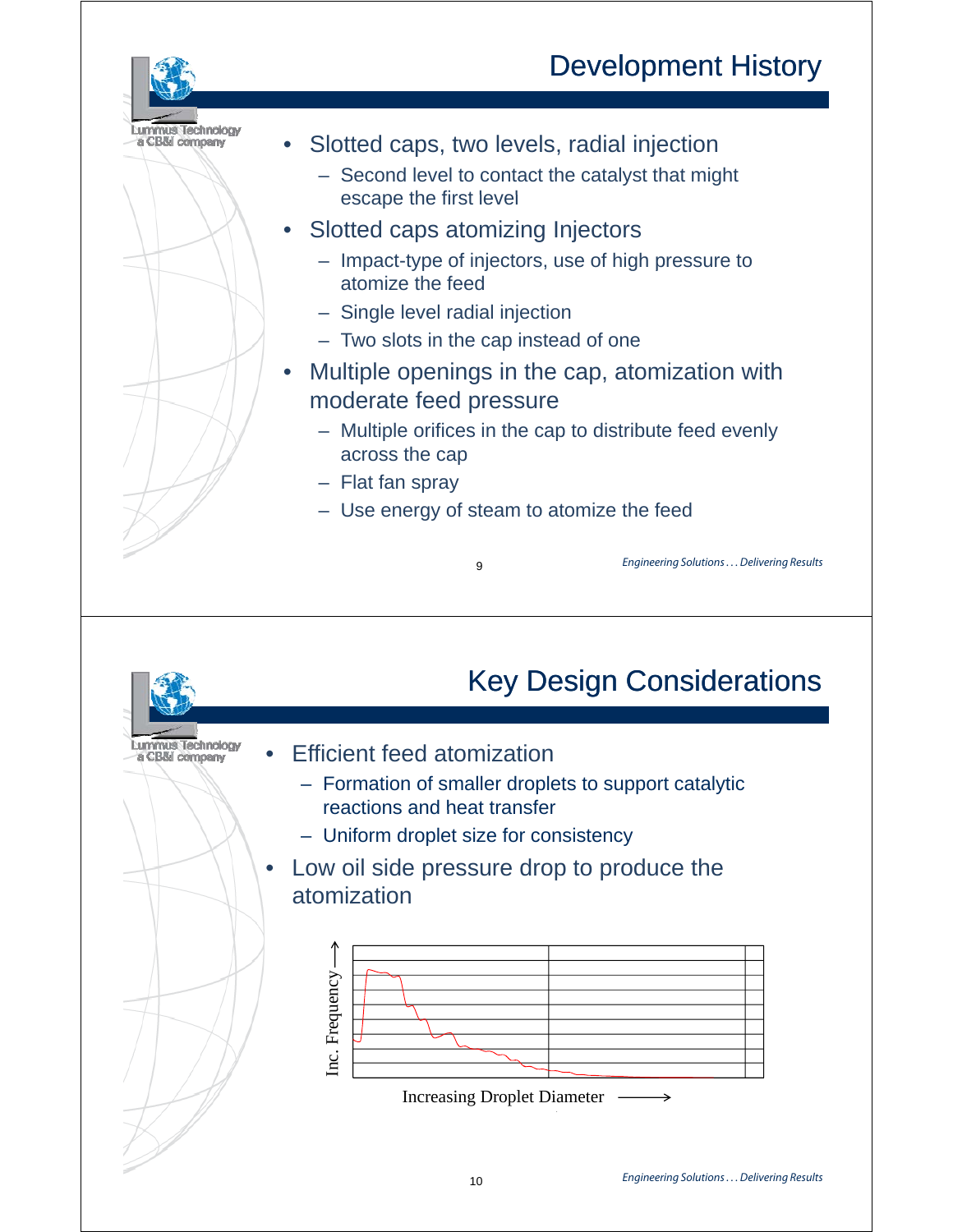# Key Design Considerations



- Thorough contact of the feed and catalyst across entire riser cross-section
	- Optimal number of injectors
	- Optimal injection angle
	- $-$  Injector spray pattern
- Optimal exit velocity
	- $-$  Provide velocity for required jet penetration
	- Minimize catalyst attrition and erosion
- **Efficient use of steam**

 $\sim$  11  $\sim$  11  $\sim$  11  $\sim$  11

- Minimize potential to plug
- Protection of the injector tip



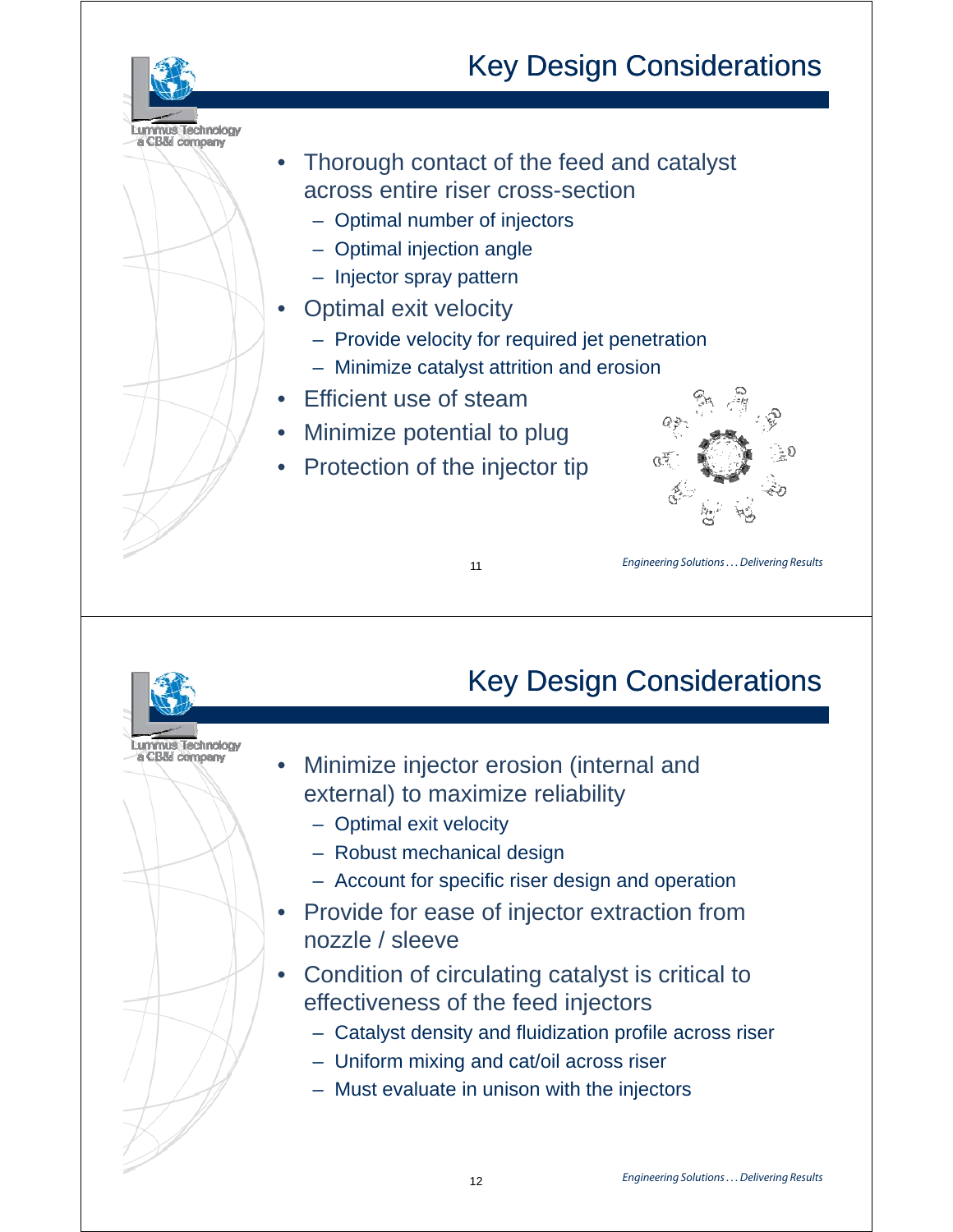## *Micro-Jet™* Feed Injector



- Three stage atomization
	- Liquid atomization

Lummus Technology<br>a CB&l company

- Liquid droplets further sheared by steam
- Flat fan spray into catalyst stream
- No use of lift steam only minimal fluffing steam
- Low oil feed injection pressure
- Special metallurgy and tip design for improved reliability for improved

Engineering Solutions . . . Delivering Results

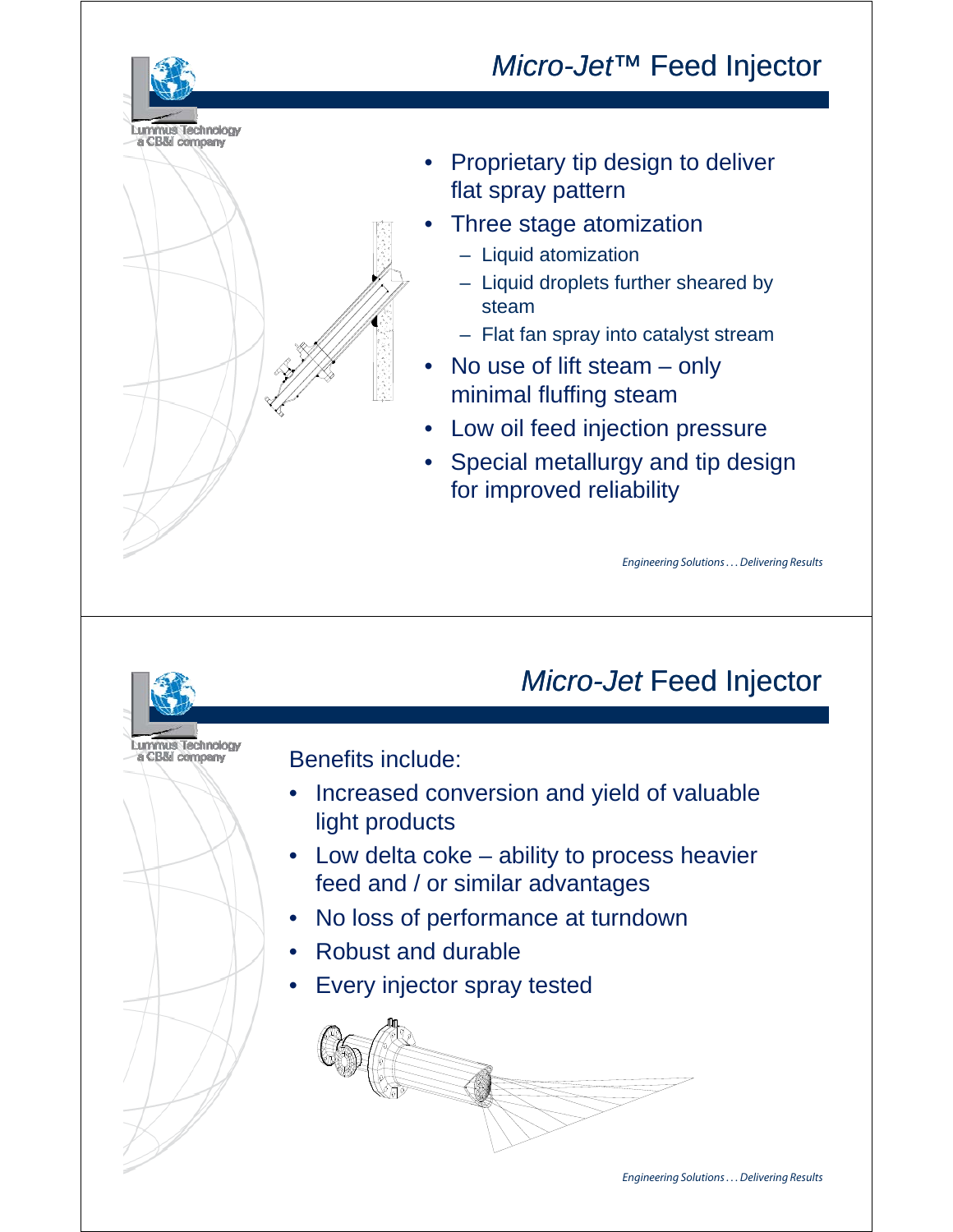

# *Micro-Jet* Feed Injector Spray Test



Maximize Olefins - 15 15





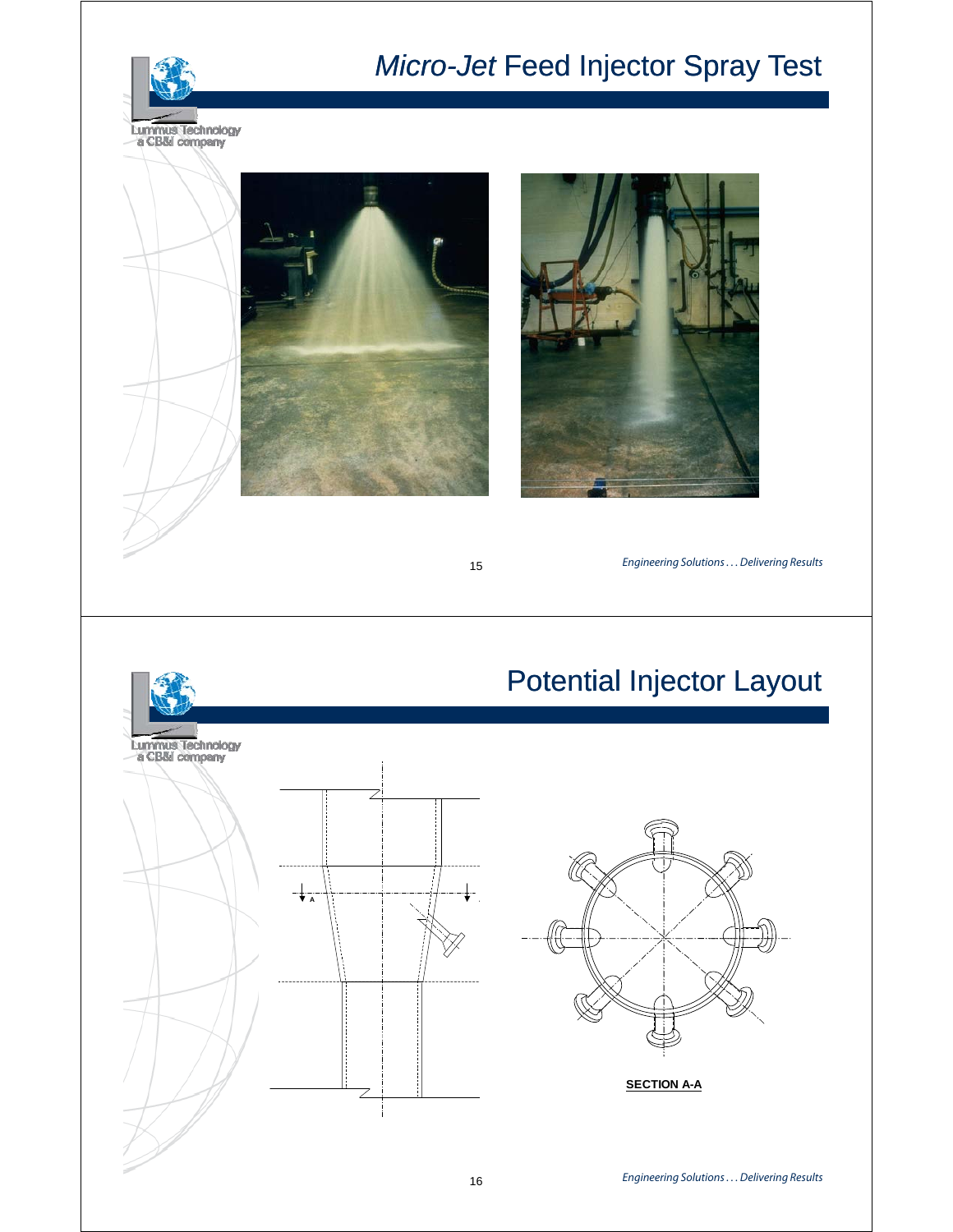# 3D Piping Model Shot



 $\overline{17}$ 

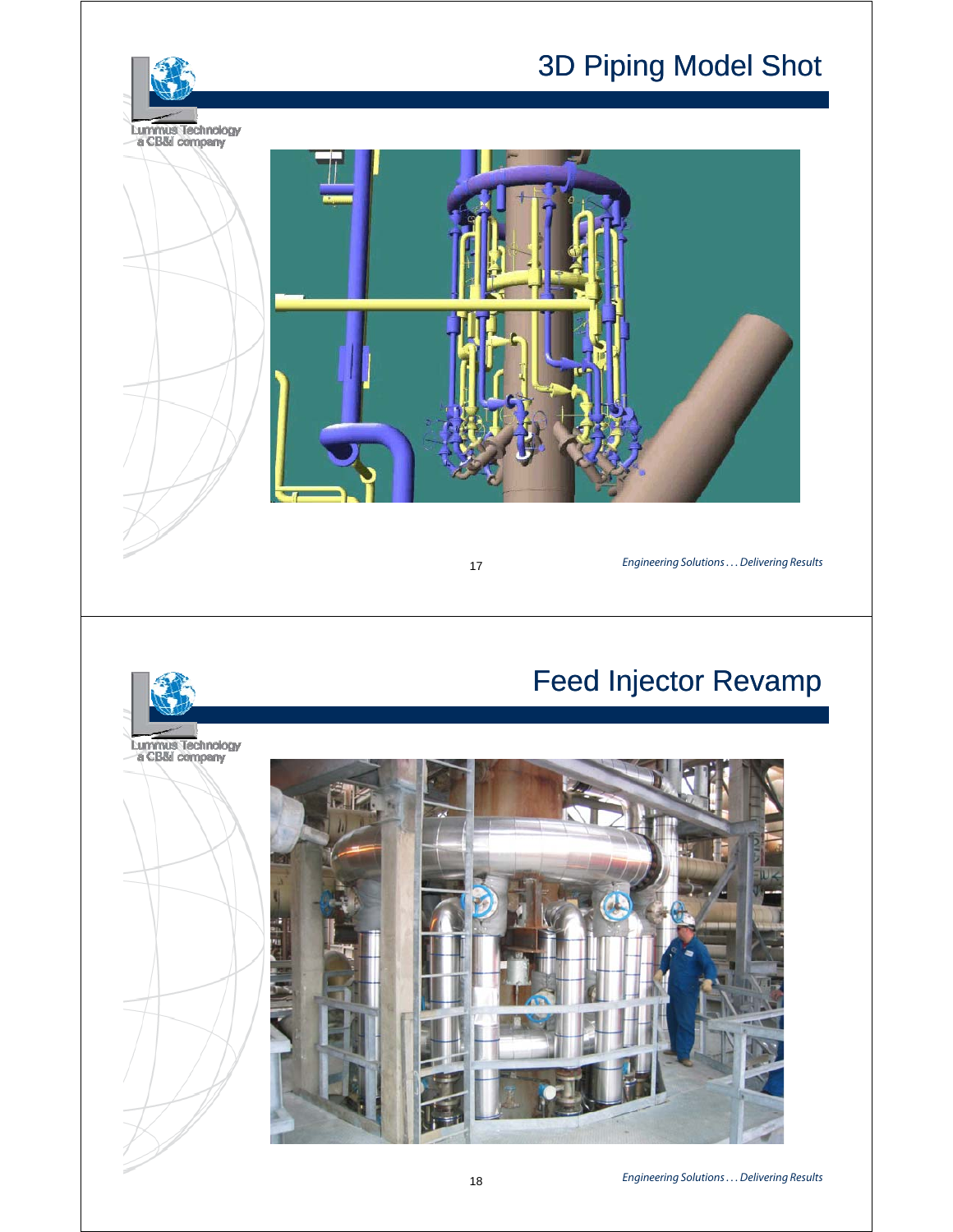# Commercial Examples



| !ul company | <b>Refinery A</b>                                    |    |                                           |                                          |  |
|-------------|------------------------------------------------------|----|-------------------------------------------|------------------------------------------|--|
|             | Replaced atomizing feed injector with high dP        |    |                                           |                                          |  |
|             | requirement                                          |    |                                           |                                          |  |
|             |                                                      |    |                                           |                                          |  |
|             |                                                      |    | Pre-Revamp                                | Post-revamp                              |  |
|             | Yields, vol%<br><b>LPG</b><br>Gasoline<br>Conversion |    | <b>Base</b><br><b>Base</b><br><b>Base</b> | $+1.7$<br>$+1.3$<br>$+2.1$               |  |
|             | <b>Feed Booster</b><br>Pump                          |    | In use                                    | Shutdown                                 |  |
|             |                                                      | 19 |                                           | Engineering Solutions Delivering Results |  |

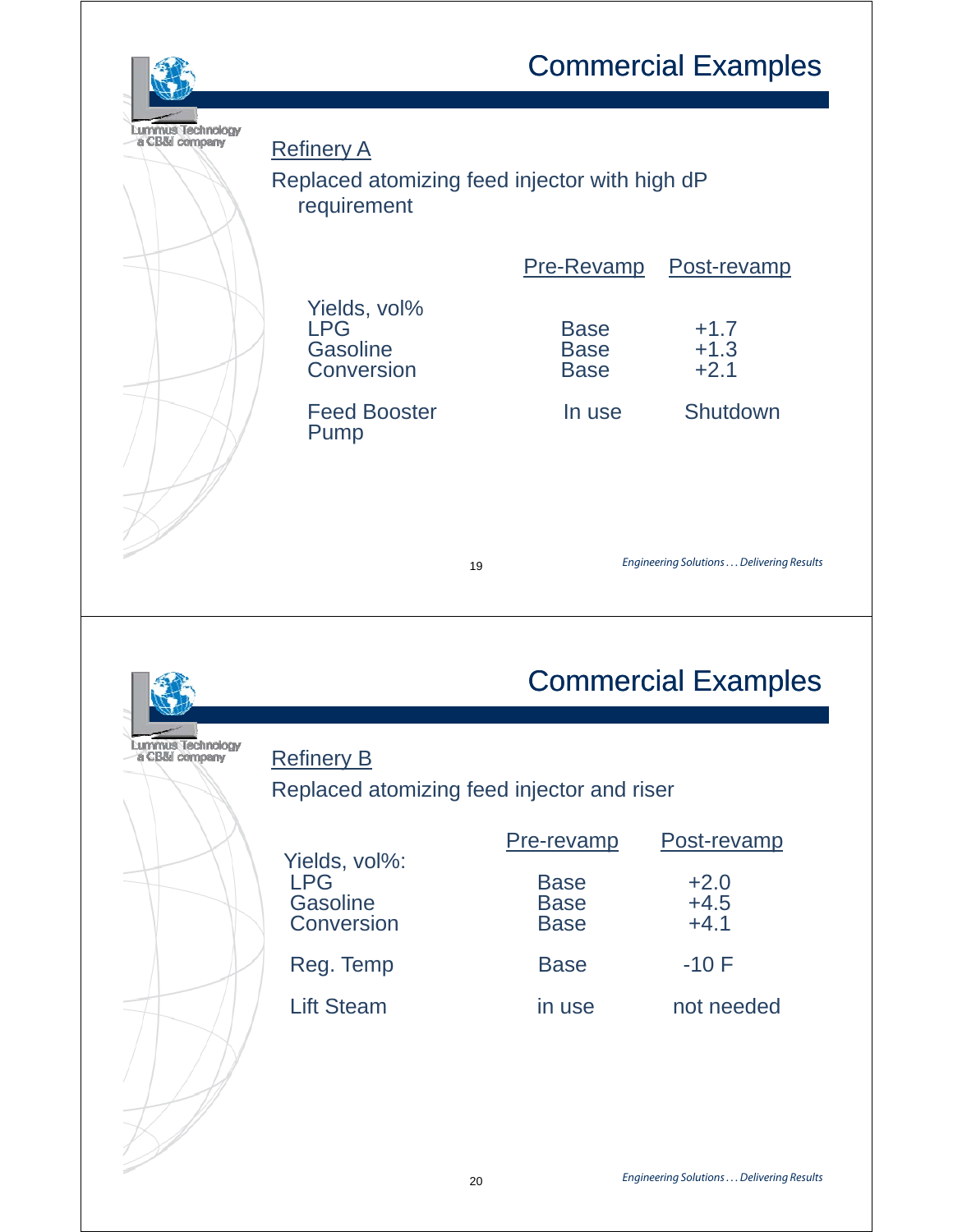## Commercial Examples



#### Refinery C

### Replaced multiple pipe, non-atomizing injectors



#### $\sim$  21